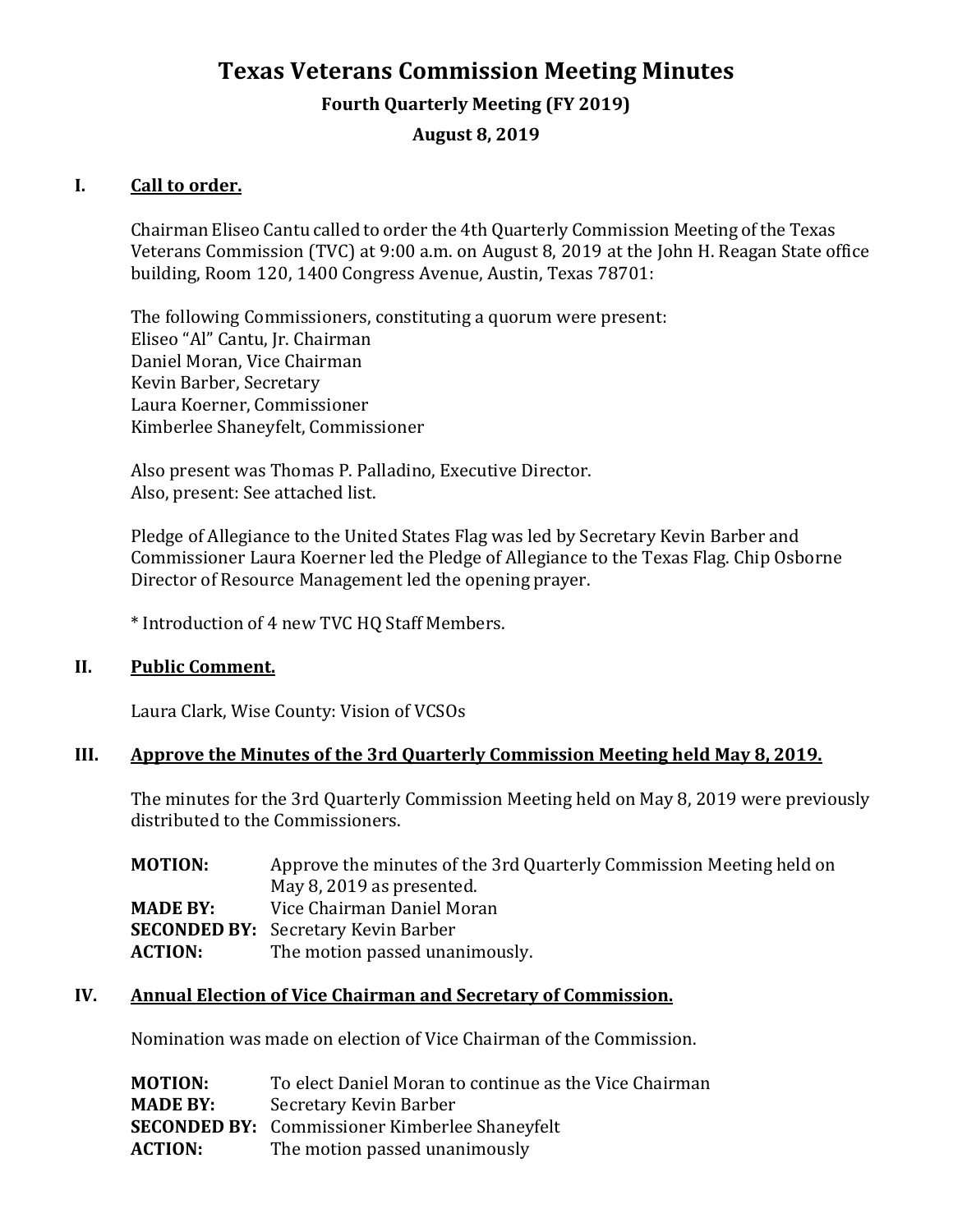Nomination was made on election of Secretary of the Commission.

**MOTION:** To elect Kevin Barber to continue as Secretary<br> **MADE BY:** Vice Chairman Daniel Moran **MADE BY:** Vice Chairman Daniel Moran **SECONDED BY:** Commissioner Kimberlee Shaneyfelt<br>**ACTION:** The motion passed unanimously The motion passed unanimously

#### **V. Report, presentation and/or action on agency programs and divisions:**

- **A. Program Operations Division;**
- **B. Resource Management Division; and**
- **C. Deputy Executive Director.**

The Commissioners reviewed the Quarterly Program Reports that were previously provided. Directors were provided the opportunity to brief the Commission on any new items or highlight significant items that occurred within their program or division.

A. **Charles Catoe**, Director of Program Operations, reported the agency is well into FY 2020 Operations Planning process, each program is putting together their operations plan and briefing their Division Directors. Veterans Education got their annual VA contract approved comparable to last year's amount. Veterans Employment had training in Dallas, the Executive Director and myself attended. Healthcare Advocacy Program just completed their in-depth training covering the VA's new mission act.

Wes Bryant, Director of Claims, briefed about the hiring of 19 claims benefits advisor, the 86<sup>th</sup> legislature provided TVC with funding for these new FTEs, most of these positions are to be in rural areas or areas with high veteran population. Claims department personnel performed a statewide assessment based on veteran population, proximity to VCSO offices, TVC offices, and number of claims submitted by each advisor. The Executive Director authorized 12 new claims advisors to be hired by September and another 7 in October.

**Krystle Matthews**, Women Veterans Program Manager, provided a brief summary of their recent celebration of the Women Veterans Day in Texas on Wednesday, June 12 at United Way in Houston, TX. Real women veterans with real life stories panel was present and briefed the history of Women Veteran's day with 3 proclamations, one from the Governor, City of Houston and the Order of Purple Heart and hosted the "I Am Not Invisible" campaign. Guest speakers were Vice Chairman Daniel Moran and Executive Director, Thomas Palladino. The WVP supported events around the state, Dallas, Abilene and Houston, by recognizing women veterans in the state of Texas. WVP will be bringing on 3 full time employees, they will be located in Austin, Dallas/Ft Worth and Lubbock. Our goal this year is to reach more women veterans with our new employees and creating strong relationships with our community partners.

B. **Chip Osborne**, Director of Resource Management, reported this quarter was a real whirlwind, we have a lot of folks who have submitted for retirement. A special thanks to David Escamilla, he was the manager of Funds for Veterans Assistance he completed 32 years of state service. Currently we are prepping for the start of the new fiscal year. Claims is in the process of hiring for their 13 new CBA positions. WVP is hiring three FTE's. The Veteran Entrepreneur Program will be hiring one FTE and Anna is working on getting that individual hired by September.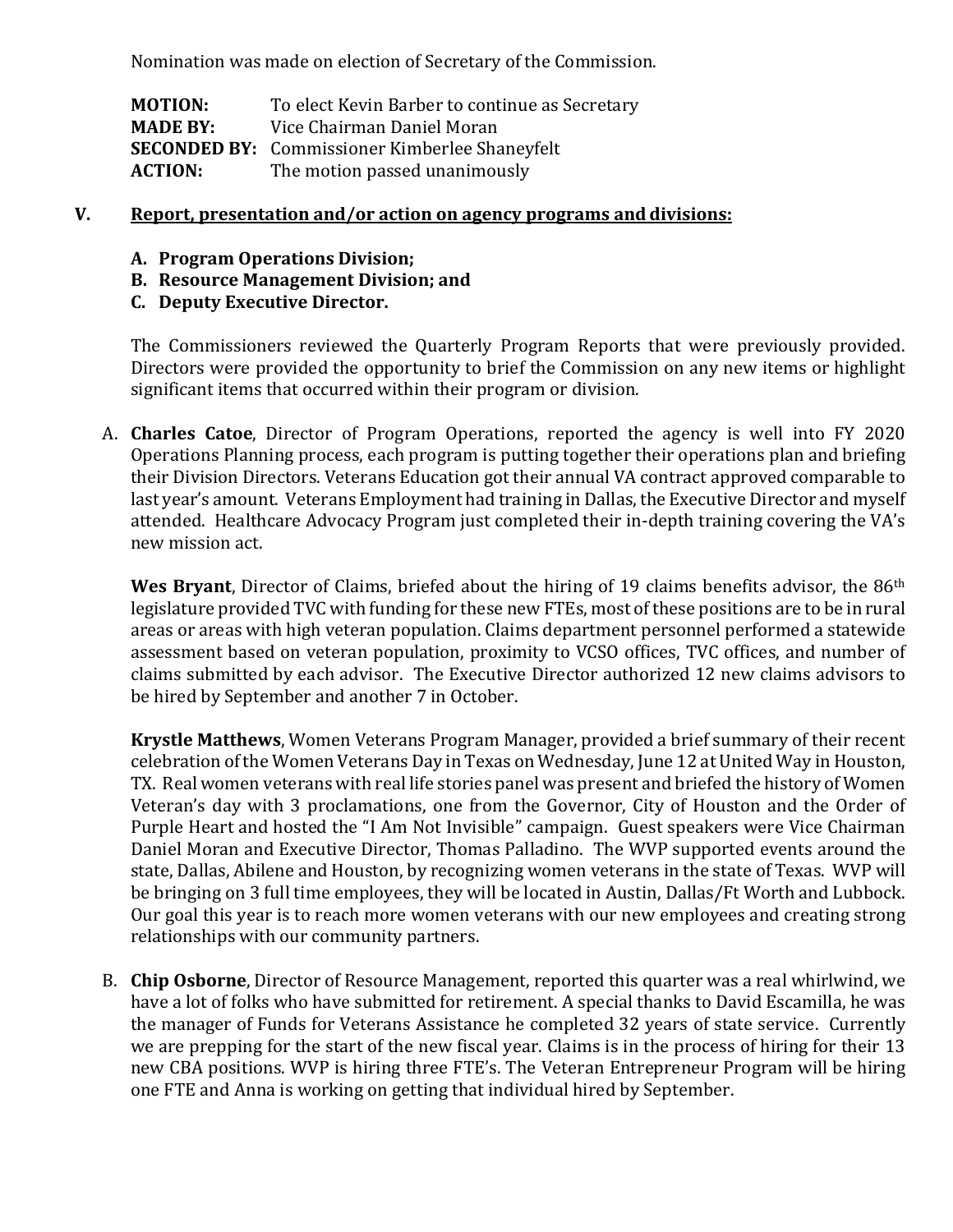**Glenn Tramel**, Director of Human Resources, this quarter has been a busy time for HR, hiring FTEs to the programs and adding them through a new HR system called CAPPS recruit. TVC went live in March, all the new hires are virtually done paperless. Our turnover rate in the past was in the low to mid 20% in 2016. We topped out at between 22% and 24%, at the same time we were doing the UT engagement survey letting us know what our employees are saying, we used that and briefed the Executive Director and he tasked us to engage our employees throughout the state to see what they are trying to tell us. We did five different cities, multiple meetings with different level of staff and we came back and put together a series of recommendations for the agency to implement. It seems to be working, for the 2019 year we had 10% turnover rate which is almost unheard of, we had an uptick in the 4th Quarter, we have a 13% turnover rate due to retirements and employees moving around.

**Elisabeth Webster**, Communications Coordinator, Funds for Veterans Assistance gave an update on the Tour of Texas. Highlighted Chairman Cantu for starting off the first stop of the check presentation in Rio Grande Valley area and Corpus Christi area. Elisabeth provided the Commissioners with a map and documents of the upcoming FVA check presentations. \*\* Chairman Cantu thanked Elaine Zavala for doing a great job assisting in the process and praised Elisabeth on a job well done, everything was executed with great detail.

C. **Shawn Deabay**, Deputy Executive Director, provided and update regarding the full-time employees authorized by this past Texas Legislation session, the IT department is working hard getting hardware and software ready for all the upcoming new Full Time Employees so when they start it can be a seamless transition. The communications department has been very busy and have introduced Facebook Live every Friday mornings. Their team goes into the local community and speaks to VCSO; TVC field staff and local community partners to display all the wonderful programs available for veterans and their families. \*\*Chairman Cantu thanked Jim Halbrook from Communications for an outstanding job in setting up the Tour of Texas events.

### **VI. Quarterly Report from Advisory Committees (Veterans Communication Advisory Committee, Veterans Employment and Training Advisory Committee, Fund for Veterans' Assistance Advisory Committee and Veterans County Service Officer AdvisoryCommittee)**

Shawn Deabay, Deputy Executive Director provided a summary of activities conducted by the Veterans Communication Advisory Committee, Veterans Employment and Training Advisory Committee, Fund for Veterans Assistance Advisory Committee and the Veterans County Service Officer Advisory Committee since their last report to the Commission. Ted Oats Chairman of VCSO Advisory Committee briefed the Commissioners on their new advisory members and advised of their November/December meeting being moved to the Fall Conference to give other VCSOs a chance to get together.

### **VII. Report, presentation and/or action regarding vacancies, resignation(s) and replacement(s) of Veterans County Service Officer(s) Advisory Committee member(s) and Veterans Communication Advisory Committee member(s).**

**Shawn Deabay**, Deputy Executive Director, briefed the Commissioners on the loss of Advisory Committee members and the hiring process of new applicants to include scoring and recommendations of the current Advisory Committee members. VCSO Advisory Committee is losing two members; one from Beaumont, TX and one from Amarillo, TX. The staff recommended Maricela Gonzales from Seguin, TX and Leonardo Gonzalez from Henderson, TX to fill the two vacancies. The Communications Advisory Committee is losing a member from Kirbyville, TX and recommended Lee Rivas of San Antonio, TX, if approved they will start immediately.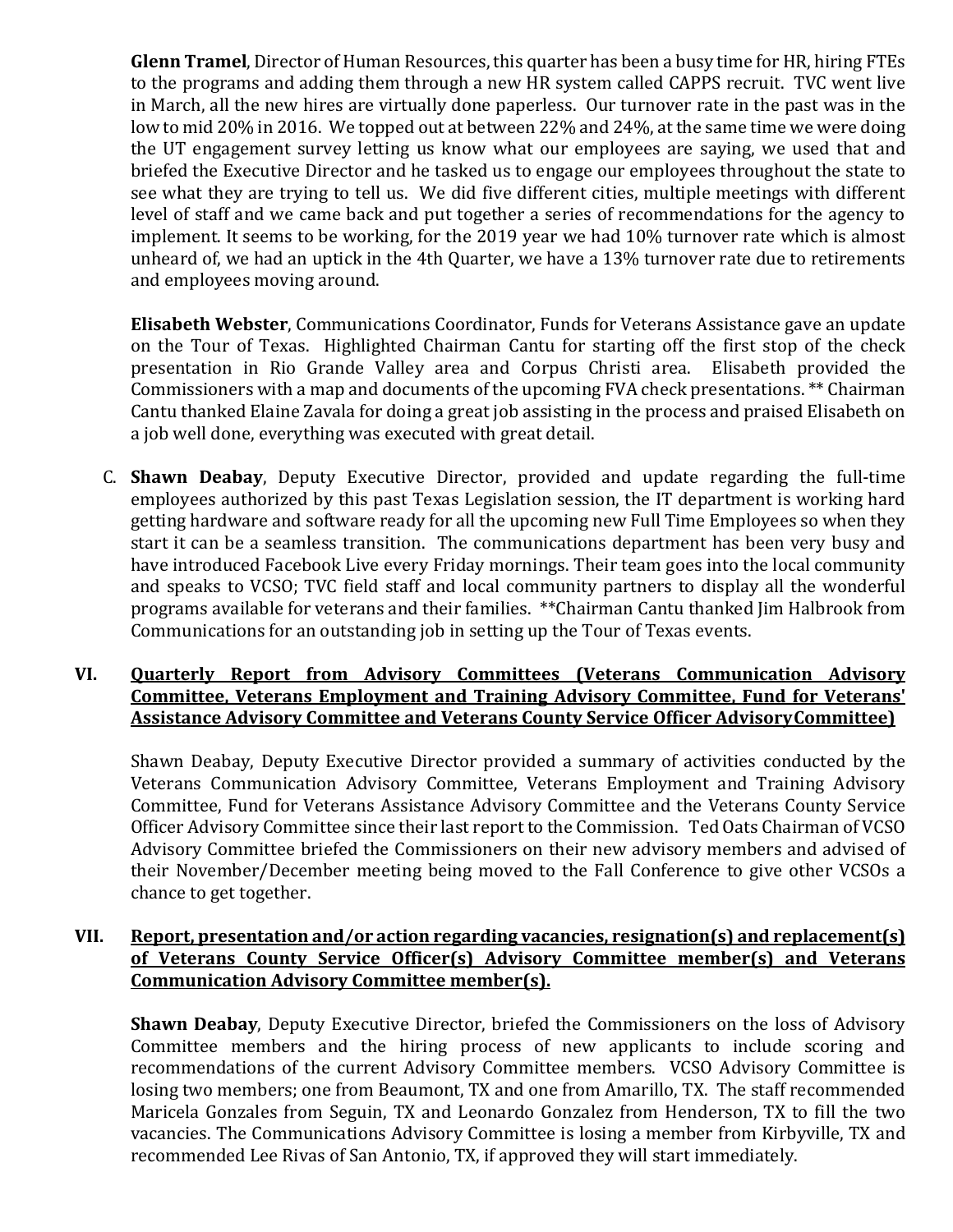| <b>MOTION:</b>  | Approve Marisela Gonzalez and Leonardo Gonzalez for the VCSO Advisory |
|-----------------|-----------------------------------------------------------------------|
|                 | board and Lee Rivas for the Communications Advisory board.            |
| <b>MADE BY:</b> | Commissioner Kimberlee Shaneyfelt                                     |
|                 | <b>SECONDED BY:</b> Commissioner Laura Koerner                        |
| <b>ACTION:</b>  | The motion passed unanimously                                         |

#### **VIII. Report, presentation and/or action regarding Fiscal Year 2020 Annual Internal Audit Plan.**

Darlene Brown, Internal Audit Director, McConnell & Jones presented a proposed Annual Internal Audit plan for FY 2020, the process identified high and low risk items. We discussed our proposal with TVC and came up with these two audits for next year's plan. One is for the Veterans Education program and the second is for the Funds for Veterans Assistance program, we believe these are the highest risk areas right now within the TVC. We are seeking your approval to execute this plan for next year.

| MOTION:         | Approve the Fiscal Year 2020 Annual Internal Audit Plan |
|-----------------|---------------------------------------------------------|
| <b>MADE BY:</b> | Commissioner Kimberlee Shaneyfelt                       |
|                 | <b>SECONDED BY:</b> Secretary Kevin Barber              |
| <b>ACTION:</b>  | The motion passed unanimously                           |
|                 |                                                         |

### **IX.** Report, presentation and/or action on Appropriation Year 2019 Third Quarter **Operating Statement.**

Michelle Nall, Chief Financial Officer, provided a summary of the method of finance and expenditure on each program for the 3rd Quarter of FY2019 ending on May 31, 2019. Most of the programs were on target with their spending, a few of them were a little under, the outreach strategy which include Communication, Women Veteran and Mental Health, worked with the program directors in spending their funding and are on target. Healthcare is working with IT to supply their employees with hardware. Hazlewood contracted a programmer to work on their database, and cubicle configurations. The Lottery is doing very well, projecting \$18 million. Set aside the %5 million for the agency contingency plans.

### **X. Report, presentation and/or action on Fiscal Year 2020 Operational Budget.**

Michelle, Nall, Chief Financial Officer provided the report on Fiscal Year 2020 Operating Budget, brief included an Expense Summary and Method of Financing Summary. Michelle outlined what was appropriated from the legislature to the Texas Veterans Commission. She provided a snapshot from the General Appropriations Act, of TVC's go pattern that were awarded from legislature. She discussed the method of financing for each individual program to the commissioners.

### **Please notice that the Executive Director Thomas Palladino was granted an increase in salary (\$151.123) during the legislative session.**

| <b>MOTION:</b>  | Approve the Operating Budget for FY 2020   |
|-----------------|--------------------------------------------|
| <b>MADE BY:</b> | Vice Chairman Daniel Moran                 |
|                 | <b>SECONDED BY:</b> Secretary Kevin Barber |
| <b>ACTION:</b>  | The motion passed unanimously              |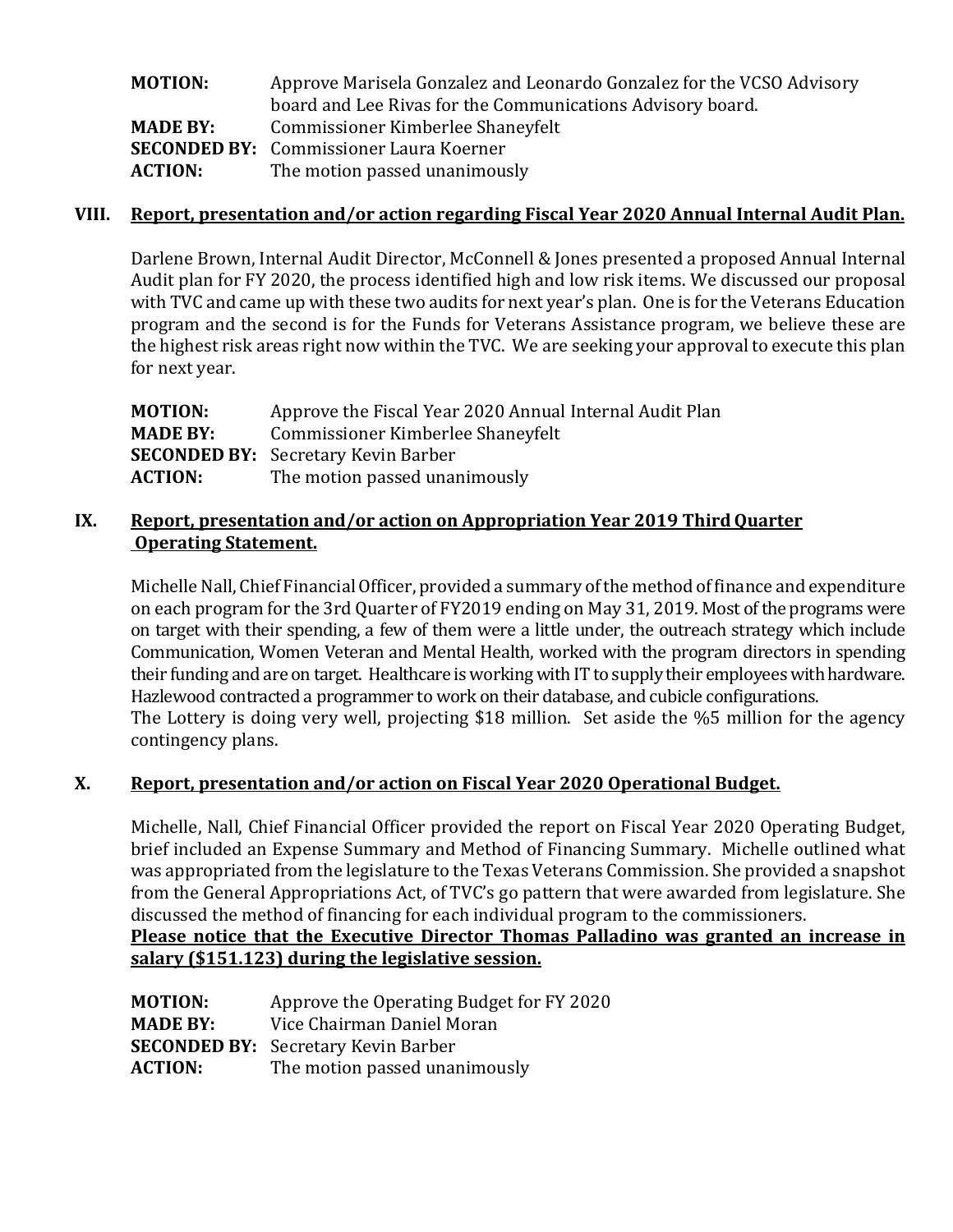### **XI. Report, presentation and/or action to Adopt Amendments to Agency Rules under40 TAC, §450.1, §450.3, §450.5, and §451.1, §451.3, regarding Veterans County Service Officers Certificate of Training, and Veterans County Service Officers Accreditations.**

Madeleine Connor, General Counsel provided a summary amendment; 40 TAC, §450.1, §450.3, §450.5, and §451.1, §451.3, regarding Veterans County Service Officers Certificate of Training, and Veterans County Service Officers Accreditations. The proposed amended rules were published in the May 24, 2019, issue of the Texas Register for 30 days to allow interested persons an opportunity to submit comments. The comment period ended June 23, 2019, with no comments received from the public.

| Certificate of Training, and Veterans County Service Officers Accreditations |
|------------------------------------------------------------------------------|
|                                                                              |
|                                                                              |
|                                                                              |
|                                                                              |

### **XII. Report, presentation and/or action to Adopt Agency Rules Review regarding:**

- A. 40 TAC, Chapter 452, Administration General Provisions;
- B. 40 TAC, Chapter 453, Historically Underutilized Business Programs;
- C. 40 TAC, Chapter 455, Taps Program;
- D. 40 TAC, Chapter 456, Contract Negotiation and Mediation;
- E. 40 TAC, Chapter 459, Transportation Support Services; and
- F. 40 TAC, Chapter 461, Veterans Education:
	- i. Subchapter A, Section  $461.10$  through  $461.120$

Madeleine Connor, General Counsel explained the purpose of the Proposed Rule Review for each of these chapters is to satisfy the Commission's obligation under Texas Government Code, §2001.039, which requires state agencies to review and consider their administrative rules for re-adoption, amendment or repeal every four (4) years. The TVC staff has determined that the reasons for initially adopting these rules continue to exist. Staff recommends approval of Adopted Rule Review for Chapters 452, 453, 455, 456, 459, and 461 to formally close the 4-year rule review process.

| Adopt Agency Rules Review regarding: 40 TAC Chapters |
|------------------------------------------------------|
|                                                      |
|                                                      |
|                                                      |
|                                                      |
|                                                      |

### **XIII. Report, presentation and/or action regarding implementation of Sunset Advisory Commission Senate Bill 601 for the Texas Veterans Commission.**

Shawn Deabay, Deputy Executive Director gave a brief summary concerning the implementation of Sunset Advisory Commission Senate Bill 601 for the Texas Veterans Commission. Reported that Cruz Montemayor was back from retirement to be our Agency Compliance Officer, he will be working with the Division Directors, Department Directors and program managers to ensure that we are in compliance with all the recommendations and requirements set forth, he will be providing update to executive leadership. Reviewed the 2019-2020 Sunset and Statutory Compliance and Review Plan Executive Summary, to include TVC has moved from Annual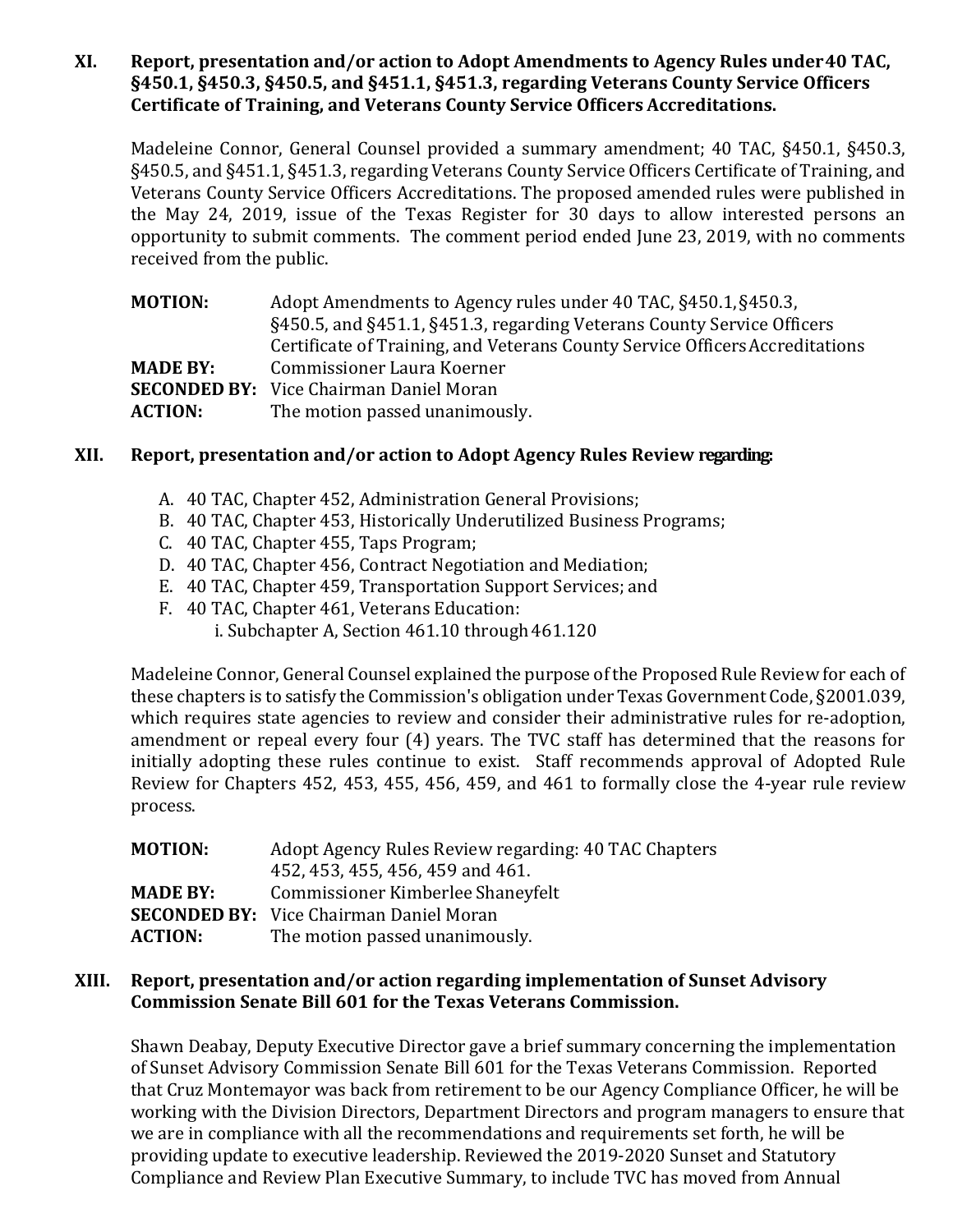Training with recommendation from Sunset, it being too expensive and broke it up into 6 regional conferences, and setting up a process for appointments with the veteran counselors.

### **XIV. Report, presentation and or action regarding implementation of all legislation from the 86th Legislature affecting the Texas Veterans Commission.**

Greg Talamantez, Manager of Government Relations gave a summary of other agency deliverables, has a list of deliverables that are due, and the process of reporting the status of these deliverables to the commissioners.

### **XV. Report, presentation and or action regarding implementation of Senate Bill 2104.**

Greg Talamantez, Manager of Government Relations gave a summary of Relating to the creation of the Texas Veterans County Service Officer Task Force. The task force will come into effect starting on September 1, 2019 it was establish to study the impact and efficacy of officers in the state and examine the duties and all officers (VCSO) in each county, identify the regions of the stat that are in need for officers and determine the types of levels of support needed from the state to better support veterans and their families.

### - **10-minute break from 10:30 – 10:40**

Chip Osborne, Division Director of Resource Management, spoke regarding pro bono legal services to veterans, active duty members of the United States armed forces, and members of the state military forces. We would like to incorporate that into a General Assistance Grant and would like to add the pro bono as one of the service categories for this upcoming grant cycle.

### **XVI. Report, presentation and or action regarding Commission Approval of Fund for Veterans' Assistance 2020-21 Request for Applications (RFAs).**

Chip Osborne, Division Director of Resource Management reported on the RFAs are submitted for Commission review and approval and/or guidance as follows;

**1.** Discussion on the initial steps to implement Senate Bill 2104 by adding "Legal Services" to the Commission Priorities for General Assistance grants this cycle. See RFA page 2, paragraph B. (Full implementation of SB 2104 is planned in the 2021-2022 grant cycle after the rule-making process is completed).

| <b>MOTION:</b>  | Implement Senate Bill 2104 Legal Services to General Assistance grants |
|-----------------|------------------------------------------------------------------------|
| <b>MADE BY:</b> | Vice Chairman Daniel Moran                                             |
|                 | <b>SECONDED BY:</b> Commissioner Laura Koerner                         |
| <b>ACTION:</b>  | The motion passed unanimously.                                         |

**2.** Approve publishing the total anticipated amount available across all FVA grant programs for the 2020-2021 cycle as \$28,300,000. See RFA page 2, paragraph D. The accumulative funding level adopted would represent the amount that the FVA Advisory Committee would be limited to when reviewing grant applications and preparing its recommendations minus any funding needed for possible grant renewals for the Commission.

| <b>MOTION:</b>  | Approve publishing the total anticipated amount available across |
|-----------------|------------------------------------------------------------------|
|                 | all FVA grant programs for the 2020-2021 cycle as \$28,300,000.  |
| <b>MADE BY:</b> | Commissioner Kimberlee Shaneyfelt                                |
|                 | <b>SECONDED BY:</b> Secretary Kevin Barber                       |
| <b>ACTION:</b>  | The motion passed unanimously.                                   |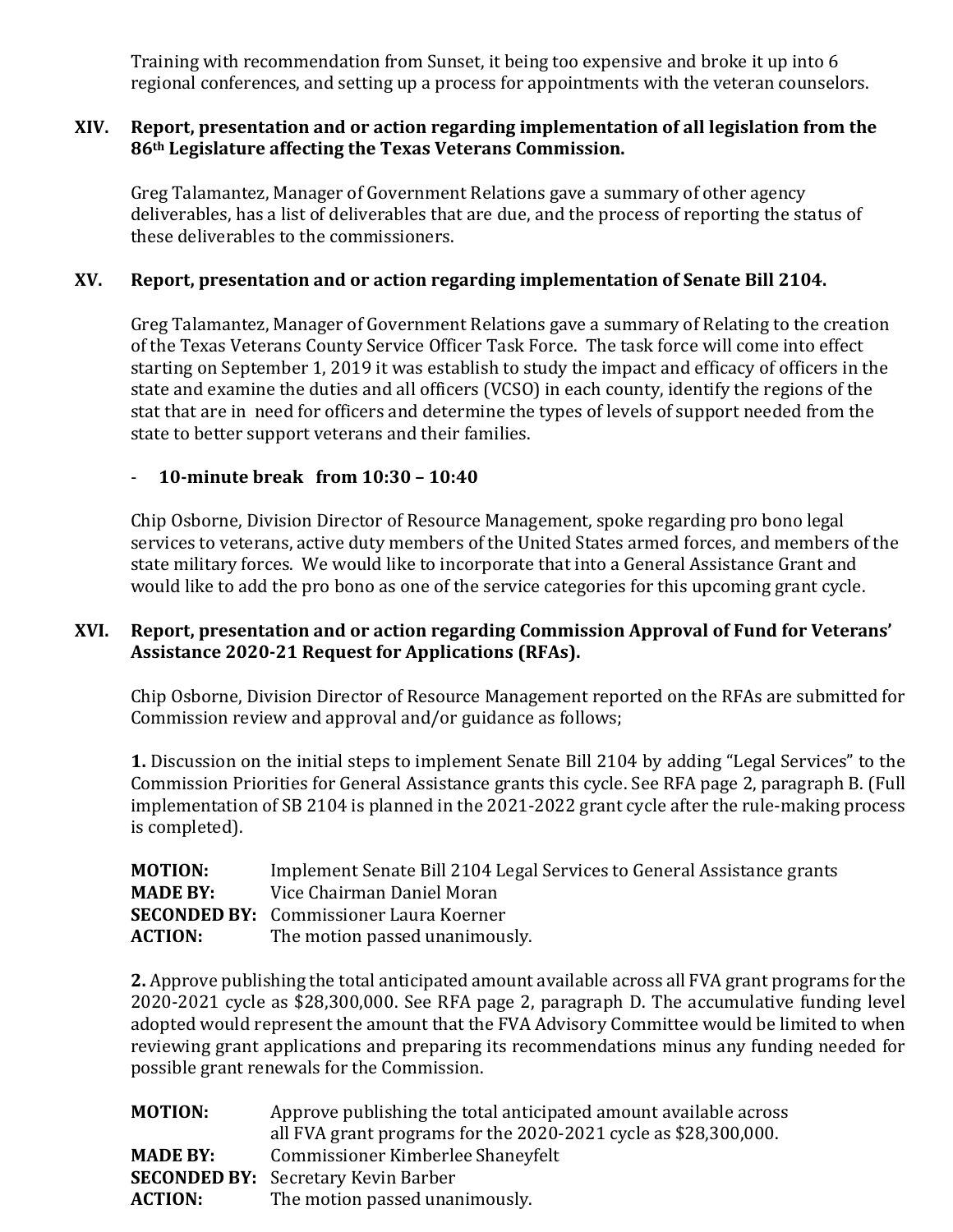**3.** Discussion on the number of grants each organization will be permitted to receive during one grant cycle. Currently, organizations may apply for one FVA grant in each grant program for which they are eligible, possibly resulting in multiple grant awards in a single grant cycle. For example, presently, a single organization could apply for a General Assistance, Housing for Texas Heroes, and Veterans Mental Health grant at the same time, resulting in multiple grant awards. Should the Commission choose to limit the number of grants available to each organization, FVA staff proposes adding language to all grant program RFAs which limits organizations to submit only one (1) FVA grant application per cycle, across all grant programs, and no organization may have overlapping or concurrent FVA grants. See RFA page 2-3, paragraph E. Counties would be exempt from this restriction, allowing them to apply for a Veterans Treatment Court grant, a Veterans County Services Officer grant, and for a Veterans Mental Health grant, as different departments of the same county are considered separate organizations. See RFA page 2 paragraph E.

**MOTION:** Limit the number of grants available to each organization **MADE BY: SECONDED BY: ACTION:** \*\* No motion passed

**4.** Discussion on reducing the funding level for all General Assistance grants to \$300,000. Currently, General Assistance grants with a statewide service area are eligible to apply for up to \$500,000 and all other grant programs can apply for up to \$500,000 without any service area requirements. If this policy change is adopted by the Commission, FVA staff proposes a corresponding edit to the General Assistance RFA, capping the level of all General Assistance grants to \$300,000. See RFA page 8, paragraph H.

| <b>MOTION:</b><br><b>MADE BY:</b>     | Capping the level of all General Assistance grants to \$300,000                                                 |
|---------------------------------------|-----------------------------------------------------------------------------------------------------------------|
| <b>SECONDED BY:</b><br><b>ACTION:</b> | ** No motion passed                                                                                             |
| <b>MOTION:</b>                        | Approve RFA with 2 modifications;<br>Pro Bono legal services and publishing the anticipated amount \$28,300,000 |
| <b>MADE BY:</b>                       | Commissioner Kimberlee Shaneyfelt                                                                               |
| <b>SECONDED BY:</b><br><b>ACTION:</b> | Secretary Kevin Barber<br>The motion passed unanimously.                                                        |

### **XVII. Report, presentation and or action regarding acceptance of gifts.**

Chip Osborne, Director of Resource Management, provided a summary of gifts presented to the Texas Veterans Commission. Harbor Freight donated \$400.00 with recommendation to go to support veteran programs.

| <b>MOTION:</b>  | Approve the acceptance of gift total of \$400.00 to support veteran programs. |
|-----------------|-------------------------------------------------------------------------------|
|                 | Program.                                                                      |
| <b>MADE BY:</b> | Commissioner Laura Koerner                                                    |
|                 | <b>SECONDED BY:</b> Commissioner Kimberlee Shaneyfelt                         |
| <b>ACTION:</b>  | The motion passed unanimously.                                                |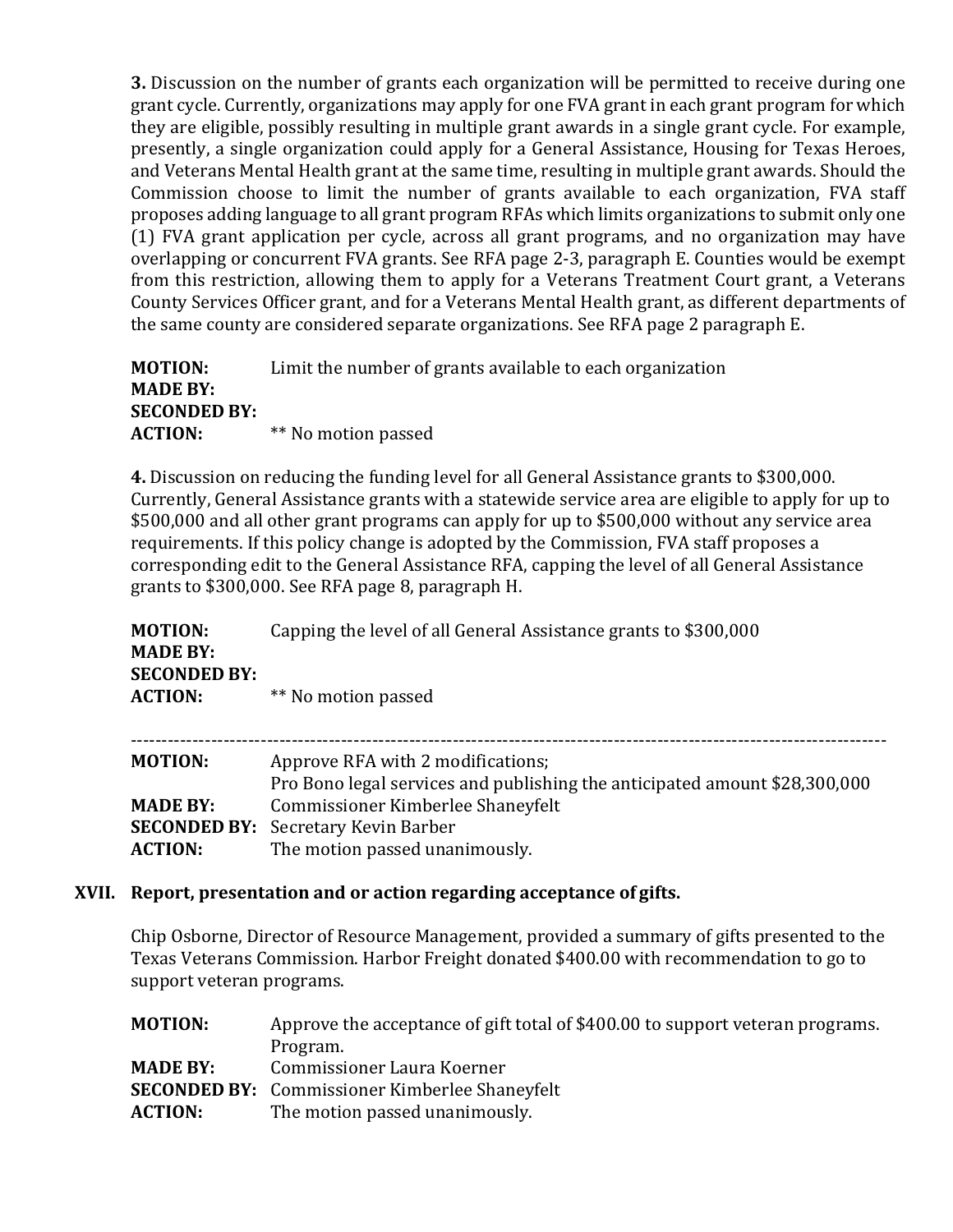#### **XVIII. Report, presentation and/or action regarding ExecutiveDirector Report.**

Thomas Palladino, Executive Director, provided a report on the agency's priorities and activities over the last quarter. Mr. Palladino noted all his meetings and events he has attended to include relationships with the Veterans Administration.

#### **XIX. Executive Session.**

None.

**XX.** Discussion and take possible action on the items considered in Executive Session.

There were no items to take action on.

#### **XXI.** Discussion to set date, time, and location of next Commission Meeting

The Commission agreed for the 4th Quarterly Commission Meeting of FY19 be held on Thursday, November 14, 2019 at 9:00 a.m. at the Stephen F. Austin Bldg., Room 170.

**XXII.** Adjournment.

Chairman Cantu asked each Commissioner for any closing remarks. Vice Chairman Scott addressed his retirement and appreciation of the Commissioners and TVC Staff.

Each Commissioner extended their gratitude to Texas Veterans Commission staff for all their support and hard work in serving our Texas Veterans. Chairman Cantu provided closing remarks as well.

MOTION: Adjourn<br>MADE BY: V Vice Chairman Daniel Moran SECONDED BY: Commissioner Laura Koerner ACTION: The motion passed unanimously.

Chairman Cantu adjourned the meeting at 12:48 p.m.

Minutes Approved by:

Kevin Barber, Secretary

 $\delta$  .  $\delta$ 

Eliseo "Al" Cantu, Jr., Chairman